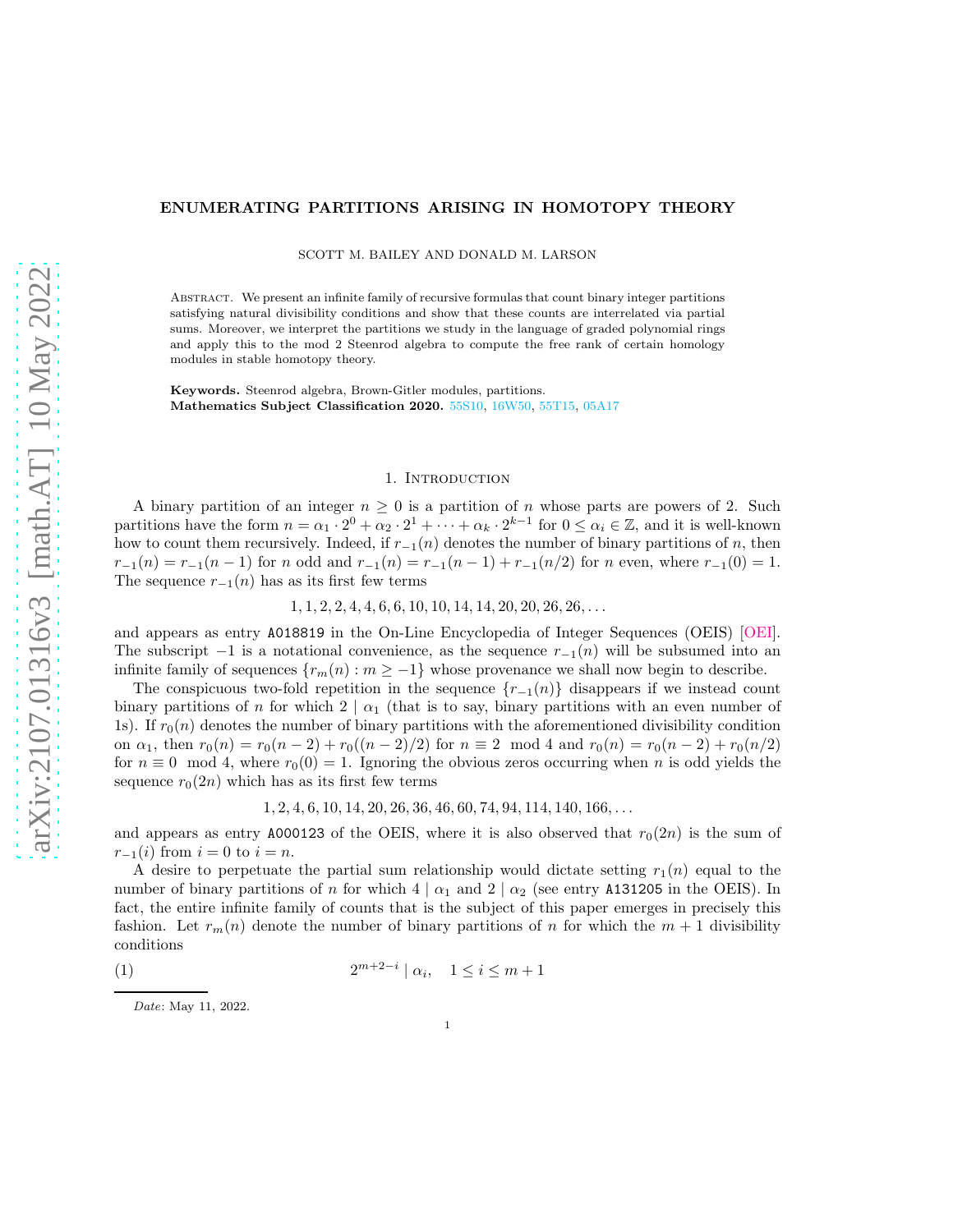hold. Our main result is a recursive formula for  $r_m(n)$ .

<span id="page-1-0"></span>**Theorem 1.1.** For  $0 < n \equiv 2^{m+1} \mod 2^{m+2}$ , we have the recursive formula

$$
r_m(n) = r_m(n - 2^{m+1}) + \sum_{j=0}^{\lfloor m/2 \rfloor} \binom{m+1}{2j+1} r_m \left( \frac{n - (2j+1)2^{m+1}}{2} \right).
$$

Similarly, for  $0 \le n \equiv 0 \mod 2^{m+2}$ ,

$$
r_m(n) = r_m(n - 2^{m+1}) + \sum_{j=0}^{\lfloor (m+1)/2 \rfloor} {m+1 \choose 2j} r_m \left( \frac{n-2j \cdot 2^{m+1}}{2} \right).
$$

For all other n,  $r_m(n) = 0$ .

Furthermore, the sequences  $r_m(n)$  are all related to each other via partial sums.

<span id="page-1-3"></span>**Theorem 1.2.** For 
$$
m \ge 0
$$
 and  $n \equiv 0 \mod 2^{m+1}$ ,  $r_m(n) = \sum_{k=0}^{n/2^{m+1}} r_{m-1}(2^m k)$ .

Theorem [1.1](#page-1-0) can be framed in terms of the combinatorics of graded polynomial rings. Let

$$
H(m) = \mathbb{F}_2[X_1^{2^{m+1}}, X_2^{2^m}, X_3^{2^{m-1}}, \dots, X_{m+1}^2, X_{m+2}, X_{m+3}, \dots]
$$

where the indeterminate  $X_i$  has grading  $|X_i| = 2^{i-1}$ . Then a monomial  $x \in H(m)$  of grading n of the form  $x = X_1^{\alpha_1} X_2^{\alpha_2} \cdots X_k^{\alpha_k}$  is precisely the same data as a partition  $n = \alpha_1 \cdot 2^0 + \alpha_2 \cdot 2^1 + \cdots + \alpha_k \cdot 2^{k-1}$ of  $n$  satisfying the divisibility conditions  $(1)$ , yielding the following corollary.

<span id="page-1-1"></span>**Corollary 1.3.** The number of monomials  $x \in H(m)$  with grading n is  $r_m(n)$ .

While of possible independent interest in number theory and theoretical computer science, the quantities  $r_m(n)$  and their interpretation in Corollary [1.3](#page-1-1) also have a natural application in stable homotopy theory to splittings of the homology of Brown-Gitler spectra.

<span id="page-1-2"></span>**Theorem 1.4.** Let  $0 \leq j \in \mathbb{Z}$ . As a module over the subalgebra  $\mathcal{A}(1)$  of the mod 2 Steenrod algebra  $\mathscr A$  generated by  $Sq^1$  and  $Sq^2$ , the mod 2 homology of the jth integral Brown-Gitler spectrum  $B_1(j)$ has free rank  $(r_1(4j) - b(j))/8$  where

(2) 
$$
b(j) = \begin{cases} 4j - 2\alpha(j) + 1, & \text{if } \alpha(j) \equiv 0, 1 \mod 4, \\ 4j - 2\alpha(j) + 5, & \text{if } \alpha(j) \equiv 2, 3 \mod 4 \end{cases}
$$

and where  $\alpha(j)$  is number of 1s in the binary expansion of j.

(Compare with Theorem [2.2.](#page-5-0))

Section [2](#page-2-0) is devoted to a discussion of Theorem [1.4](#page-1-2) and its proof, including all the requisite definitions and a sketch of the relevant background material. Sections [3,](#page-7-0) [4,](#page-9-0) and [5](#page-10-0) comprise the technical heart of the paper. Section [3](#page-7-0) gives results required for the proof of Theorem [1.1](#page-1-0) in Section [4.](#page-9-0) Section [5](#page-10-0) contains the proof of the partial sums result given by Theorem [1.2.](#page-1-3)

Acknowledgements. The authors would like to thank Paul Goerss, Mark Behrens, and the anonymous referee for useful comments and suggestions.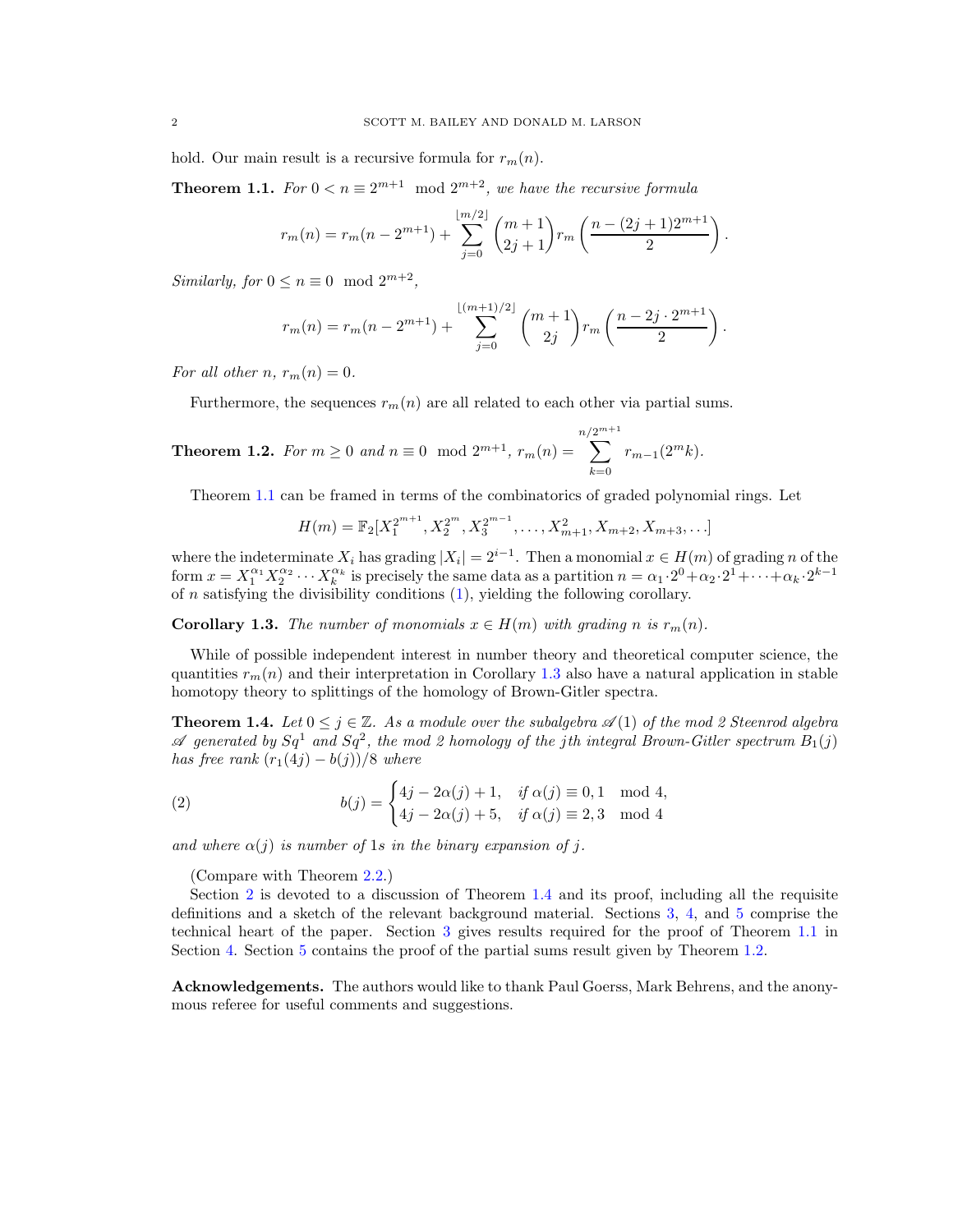## 2. The homology of Brown-Gitler spectra

<span id="page-2-0"></span>Originally introduced for the purpose of studying obstructions to immersions of manifolds, Brown-Gitler spectra are geometric objects tailored to have (co)homology modules with certain properties. Among the surprisingly numerous results in stable homotopy theory they have spawned are the wedge sum splittings of spectra related to connective real K-theory found by Mahowald [\[Mah81\]](#page-14-1) and the first author [\[Bai10\]](#page-13-0). In this section, we apply Corollary [1.3](#page-1-1) to compute the free rank of the homology (with coefficients in  $\mathbb{F}_2$ ) of a certain family of Brown-Gitler spectra as modules over  $\mathscr{A}(1)$ , the submodule of the mod 2 Steenrod algebra  $\mathscr{A}$  generated by  $Sq^1$  and  $Sq^2$ . We avail ourselves of the language of stable homotopy theory to describe our result: spectra and the cohomology theories they represent, completion of spectra at a prime  $p$ , the Steenrod algebra, and the Adams spectral sequence. Readers unfamiliar with this material may consult the Chicago lectures of Adams [\[Ada74\]](#page-13-1), the guide to computations in homotopy theory at the prime 2 by Beaudry and Campbell [\[BC18\]](#page-13-2), or the survey of connective real K-theory by Bruner and Greenlees [\[BG10\]](#page-13-3). Readers unconcerned with homotopy theoretic applications may safely skip to Section [3.](#page-7-0)

Throughout this section, all spectra are implicitly completed at the prime 2, and  $[X, Y]$  denotes the graded abelian group of homotopy classes of maps from the spectrum  $X$  to the spectrum  $Y$ .

<span id="page-2-2"></span>2.1. The impetus from homotopy theory. The mod 2 cohomology  $H^*X$  of a spectrum X is represented by the mod 2 Eilenberg-Mac Lane spectrum  $H\mathbb{F}_2$ , i.e.,  $H^*X = [X, H\mathbb{F}_2]$ . The mod 2 Steenrod algebra  $\mathscr{A} = [H\mathbb{F}_2, H\mathbb{F}_2]$  is the algebra of (stable) cohomology operations. As an algebra over  $\mathbb{F}_2$ ,  $\mathscr A$  is generated by  $Sq^i$  for  $i \geq 0$  which act by post-composition. Modules over  $\mathscr A$  have been well-studied in the literature, especially in light of the Adams spectral sequence

$$
\text{Ext}_{\mathscr{A}}(H^*Y, H^*X) \Rightarrow [X, Y] \otimes \mathbb{Z}_2
$$

which approximates the stable homotopy groups of spheres when  $X = Y = S$ , the sphere spectrum.

Given the subalgebra  $\mathscr{A}(m)$  of  $\mathscr{A}$  generated by  $\{Sq^1, Sq^2, \ldots, Sq^{2^m}\}\$ , consider the  $\mathscr{A}(m)$ -module  $\mathscr{A} \otimes_{\mathscr{A}(m)} \mathbb{F}_2$ , where the right action of  $\mathscr{A}(m)$  on  $\mathscr{A}$  is induced by the inclusion and the left action of  $\mathscr{A}(m)$  on  $\mathbb{F}_2$  is induced by  $Sq^0 \mapsto 1$  and  $Sq^i \mapsto 0$  for  $i > 0$ . The inclusions  $\mathscr{A}(m) \to \mathscr{A}(m+1)$ give rise to an infinite tower of surjections

<span id="page-2-1"></span>(3) 
$$
\mathscr{A} \to \mathscr{A} \otimes_{\mathscr{A}(0)} \mathbb{F}_2 \to \mathscr{A} \otimes_{\mathscr{A}(1)} \mathbb{F}_2 \to \mathscr{A} \otimes_{\mathscr{A}(2)} \mathbb{F}_2 \to \mathscr{A} \otimes_{\mathscr{A}(3)} \mathbb{F}_2 \to \cdots
$$

It will be convenient to put  $\mathscr{A}(-1) = \{Sq^{0}\} = \mathbb{F}_{2}$ , so that  $\mathscr{A} \cong \mathscr{A} \otimes_{\mathscr{A}(-1)} \mathbb{F}_{2}$ . Noting that  $\mathscr{A} \cong H^*H\mathbb{F}_2$ , one can ask if the remaining modules in [\(3\)](#page-2-1) can be realized as the mod 2 cohomology of some spectrum. The case  $m \geq 3$  requires the existence of a non-trivial map of spheres which has been shown not to exist. However, it is well-known that such spectra exist for  $0 \le n \le 2$ , namely

$$
H^* H \mathbb{Z} \cong \mathscr{A} \otimes_{\mathscr{A}(0)} \mathbb{F}_2,
$$
  
\n
$$
H^* b \circ \cong \mathscr{A} \otimes_{\mathscr{A}(1)} \mathbb{F}_2,
$$
  
\n
$$
H^* \text{tmf} \cong \mathscr{A} \otimes_{\mathscr{A}(2)} \mathbb{F}_2,
$$

where  $H\mathbb{Z}$  is the integral Eilenberg-Mac Lane spectrum, bo is the connective real K-theory spectrum, and tmf is the connective spectrum of topological modular forms—an analog of K-theory with connections to modular forms in number theory (see [\[Lar20\]](#page-14-2) for an instance of such a connection away from the prime 2). Indeed, these spectra and their associated cohomology theories have become essential for computations inside the stable homotopy groups of spheres, and are interesting in their own right.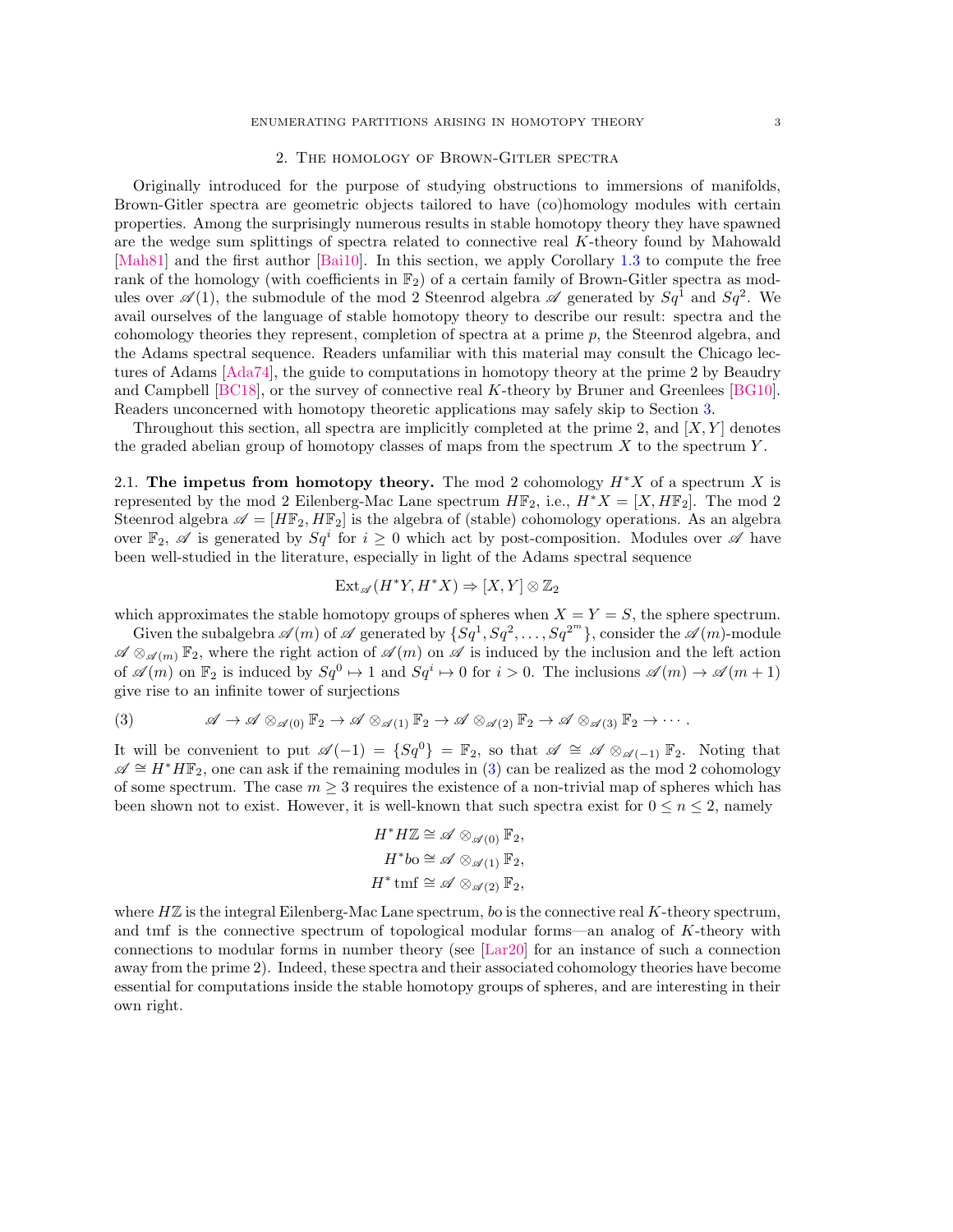A change-of-rings theorem yields

$$
\text{Ext}^{s,t}_{\mathscr{A}}(\mathscr{A}\otimes_{\mathscr{A}(m)}\mathbb{F}_2,H^*X)\cong\text{Ext}^{s,t}_{\mathscr{A}(m)}(\mathbb{F}_2,H^*X).
$$

In particular, the  $E_2$ -term approximating the integral cohomology of  $X$  can be determined by an understanding of the  $\mathscr{A}(0)$ -module structure of  $H^*X$ . Similarly, the E<sub>2</sub>-terms approximating the connective real K-theory of X and the tmf-cohomology of X can be determined by understanding the  $\mathscr{A}(1)$ - and  $\mathscr{A}(2)$ -module structures of  $H^*X$ , respectively.

Modules over  $\mathscr{A}(1)$  have been fully classified up to stable  $\mathscr{A}(1)$  isomorphism [\[AP76,](#page-13-4) Section 3]. Two R-modules  $M_1$  and  $M_2$  are stably R isomorphic if there exist free R-modules  $F_1$  and  $F_2$  such that  $M_1 \oplus F_1 \cong M_2 \oplus F_2$ . The original impetus of the current paper was a better understanding of the free  $\mathscr{A}(1)$ -module summands of  $\mathscr{A} \otimes_{\mathscr{A}(m)} \mathbb{F}_2$ . Such an understanding would ultimately provide a clearer picture of important computations currently in the literature, as we shall discuss in the following subsections. See for example  $[Da\sqrt{87}]$  and  $[BBB^+20]$ .

2.2. Connection with binary partitions. It is often convenient to perform computations in the dual  $\mathscr{A}_{*} = \text{Hom}_{\mathbb{F}_{2}}(\mathscr{A}, \mathbb{F}_{2})$ . Indeed, while  $\mathscr{A}$  is a graded noncommutative algebra with many relations, its dual  $\mathscr{A}_* \cong \mathbb{F}_2[\xi_1,\xi_2,\xi_3,\dots]$  is a polynomial ring with grading  $|\xi_i|=2^i-1$ . Furthermore,

$$
H_* H \mathbb{F}_2 \cong (\mathscr{A} \otimes_{\mathscr{A}(-1)} \mathbb{F}_2)_* \cong \mathscr{A}_*,
$$
  
\n
$$
H_* H \mathbb{Z} \cong (\mathscr{A} \otimes_{\mathscr{A}(0)} \mathbb{F}_2)_* \cong \mathbb{F}_2[\xi_1^2, \xi_2, \xi_3, \xi_4, \dots],
$$
  
\n
$$
H_* b \circ \cong (\mathscr{A} \otimes_{\mathscr{A}(1)} \mathbb{F}_2)_* \cong \mathbb{F}_2[\xi_1^4, \xi_2^2, \xi_3, \xi_4, \dots],
$$
  
\n
$$
H_* \operatorname{tmf} \cong (\mathscr{A} \otimes_{\mathscr{A}(2)} \mathbb{F}_2)_* \cong \mathbb{F}_2[\xi_1^8, \xi_2^4, \xi_3^2, \xi_4, \dots]
$$

(see [\[Mil58,](#page-14-4) [Koc82,](#page-14-5) [Mah81,](#page-14-1) [Rez07\]](#page-14-6)). Upon replacing the grading mentioned above by the alternative grading convention  $|\xi_i| = 2^{i-1}$  (hereafter called a "weight" and denoted  $\omega(\xi_i) = 2^{i-1}$  following the language and notation of [\[Mah81,](#page-14-1) §3]) the reader should observe that  $H(m) \cong (\mathscr{A} \otimes_{\mathscr{A}(m)} \mathbb{F}_2)_*.$ Hence, Theorem [1.1](#page-1-0) and Corollary [1.3](#page-1-1) together provide a recursive formula for the number of generators of  $({\mathscr A}\otimes_{{\mathscr A}(m)}{\mathbb F}_2)_*$  of a given weight.

**Example 2.1.** The number of monomials of weight n in  $H_* H_{\mathbb{F}_2}$  and the number of monomials of weight 2n in  $H_*H\mathbb{Z}$  are counted by the sequences  $r_{-1}(n)$  and  $r_0(2n)$ , respectively, exhibited at the start of Section [1.](#page-0-1) Moreover,

$$
r_1(n) = \begin{cases} 1, & n = 0, \\ r_1(n-4) + 2r_1((n-4)/2), & 0 < n \equiv 4 \mod 8, \\ r_1(n-4) + r_1(n/2) + r_1((n-8)/2), & 0 < n \equiv 0 \mod 8, \\ 0, & \text{otherwise.} \end{cases}
$$

and so the sequence  $r_1(4n)$  counting the number of monomials of weight  $4n$  in  $H_*b$ o has

$$
1, 3, 7, 13, 23, 37, 57, 83, 119, 165, 225, 299, 393, 507, 647, 813, \ldots
$$

as its first few terms.

Example 2.2. Since

$$
r_2(n) = \begin{cases} 1, & n = 0, \\ r_2(n-8) + 3r_2((n-8)/2) + r_2((n-24)/2), & 0 < n \equiv 8 \mod 16, \\ r_2(n-8) + r_2(n/2) + 3r_2((n-16)/2), & 0 < n \equiv 0 \mod 16, \\ 0, & \text{otherwise,} \end{cases}
$$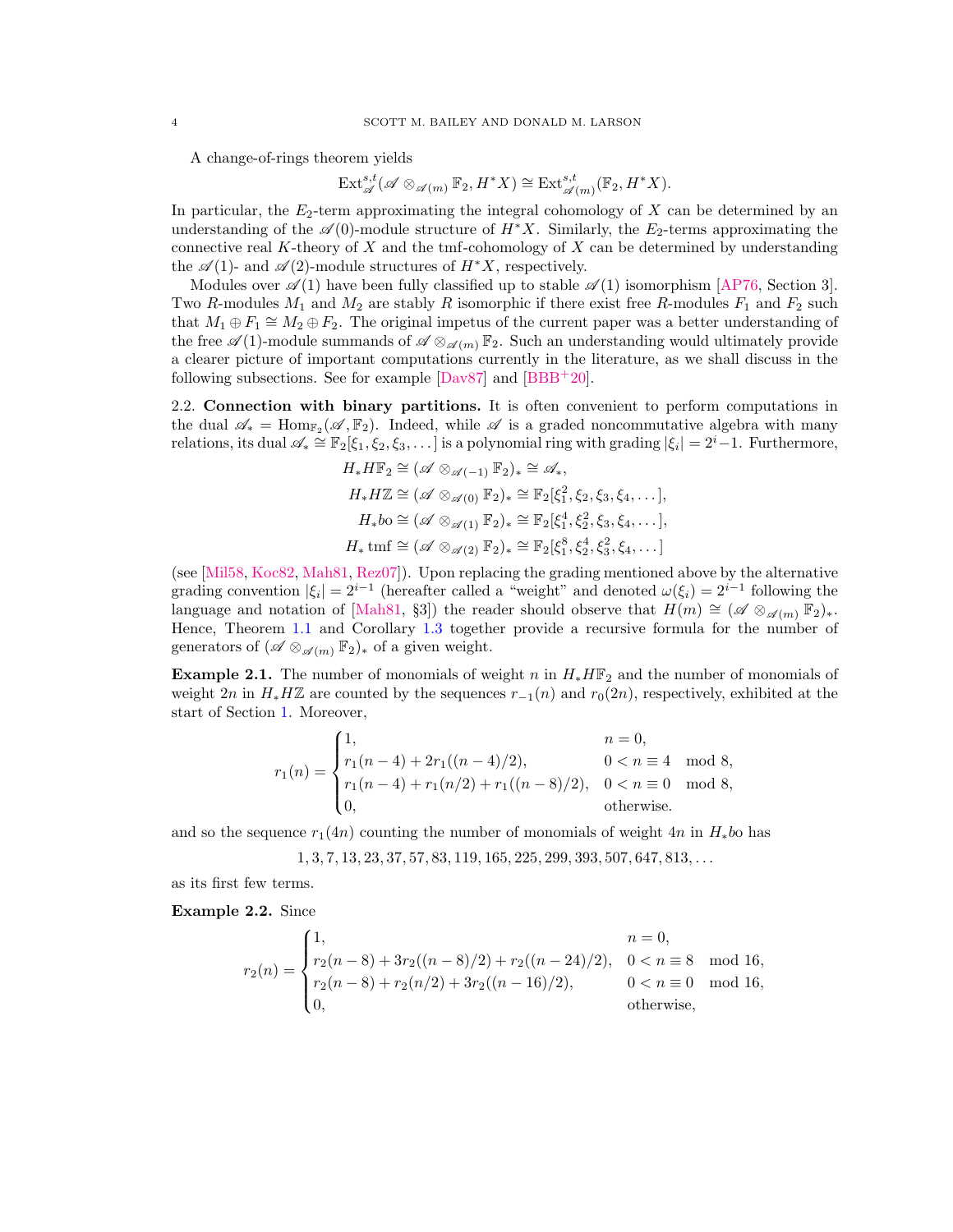it follows that the sequence  $r_2(8n)$  counting the number of monomials of weight  $8n$  in  $H_*$  tmf has

$$
1, 4, 11, 24, 47, 84, 141, 224, 343, 508, 733, 1032, 1425, 1932, 2579, 3392, \ldots
$$

as its first few terms.

Example 2.3. As noted above, there does not exist a spectrum with mod 2 homology isomorphic to  $(\mathscr{A} \otimes_{\mathscr{A}(m)} \mathbb{F}_2)_*$  for  $m \geq 3$ . Theorem [1.1](#page-1-0) implies

$$
r_3(n) = \begin{cases} 1, & n = 0, \\ r_3(n-16) + 4r_3((n-16)/2) + 4r_3((n-48)/2), & 0 < n \equiv 16 \mod 32, \\ r_3(n-16) + r_3(n/2) + 6r_3((n-32)/2) + r_3((n-64)/2), & 0 < n \equiv 0 \mod 32, \\ 0, & \text{otherwise.} \end{cases}
$$

and so  $H(3)$ , the first of the polynomial algebras  $H(m)$  not realizable as the mod 2 homology of a spectrum, has  $r_3(16n)$  monomials of weight 16n, where  $r_3(16n)$  has as its first few terms

1, 5, 16, 40, 87, 171, 312, 536, 879, 1387, 2120, 3152, 4577, 6509, 9088, 12480, . . .

One can observe the partial sum relationships between the sequences in the above examples given by Theorem [1.2.](#page-1-3)

2.3. Integral Brown-Gitler spectra. Brown and Gitler [\[BG73\]](#page-13-6) constructed a family  $\{B(j) | j \geq 1\}$ 0} of  $\mathbb{Z}/2\mathbb{Z}$ -complete spectra whose cohomology algebras are cyclic as modules over  $\mathscr{A}$ . For a given j, the generator  $\alpha : B(j) \to H\mathbb{F}_2$  gives rise to a surjection  $\alpha_* : B(j)_k X \to (H\mathbb{F}_2)_k X$  in homology for  $k < 2j + 2$  and any CW-complex X, resulting in these Brown-Gitler spectra having many applications in homotopy theory. This led Goerss, Jones, and Mahowald [\[GJM86\]](#page-14-7) to construct analogous families of Brown-Gitler spectra over  $H\mathbb{Z}$  and bo (as well as  $BP\langle 1 \rangle$ ). For the purposes of this paper, we will denote the Brown-Gitler, integral Brown-Gitler, and bo Brown-Gitler spectra by  $B_0(j)$ ,  $B_1(j)$ , and  $B_2(j)$ , respectively. With the weight  $\omega$  defined above, the homology of these Brown-Gitler spectra are given by

<span id="page-4-1"></span>(4) 
$$
H_*B_i(j) \cong \{x \in (\mathscr{A} \otimes_{\mathscr{A}(i-1)} \mathbb{F}_2)_* \mid \omega(x) \leq j2^i\}
$$

where  $(\mathscr{A} \otimes_{\mathscr{A}(i-1)} \mathbb{F}_2)_*$  denotes the  $\mathbb{F}_2$ -dual of  $(\mathscr{A} \otimes_{\mathscr{A}(i-1)} \mathbb{F}_2)$ .

The stable  $\mathscr{A}(1)$ -isomorphism classes of  $H_*B_1(j)$  are related to the family of Milgram modules [\[Mil75\]](#page-14-8) which Davis, Gitler, and Mahowald [\[DGM81\]](#page-14-9) denote  $Q_{i,n}$  for  $i \geq 0$  and  $n \in \{0,1,2,3\}$ . These modules are displayed in Figure [1.](#page-5-1) The circles represent generators of  $\mathbb{F}_2$  in the degree indicated by the column, while straight and curved lines represent an action of  $Sq^1$  and  $Sq^2$ , respectively.

# 2.4. Rank of free  $\mathcal{A}(1)$ -module summands.

<span id="page-4-0"></span>**Lemma 2.1** (Lemma 3.12 [\[DGM81\]](#page-14-9)). There is an isomorphism  $H_*B_1(j) \cong F_{1,j} \oplus Q_{\alpha(j),j-D}$  of  $\mathscr{A}(1)$ -modules, where

$$
D = \begin{cases} 2\ell, & \text{if } \alpha(j) = 4\ell, \\ 2\ell + 1, & \text{if } 4\ell + 1 \le \alpha(j) \le 4\ell + 3, \end{cases}
$$

 $F_{1,j}$  is a free  $\mathscr{A}(1)$ -module, and the first subscript  $\alpha(j)$  of  $Q_{\alpha(j),j-D}$  is taken modulo 4.

An application of Theorem [1.1](#page-1-0) therefore determines the free rank of  $F_{1,j}$ , yielding the following theorem (which is merely a restatement of Theorem [1.4\)](#page-1-2).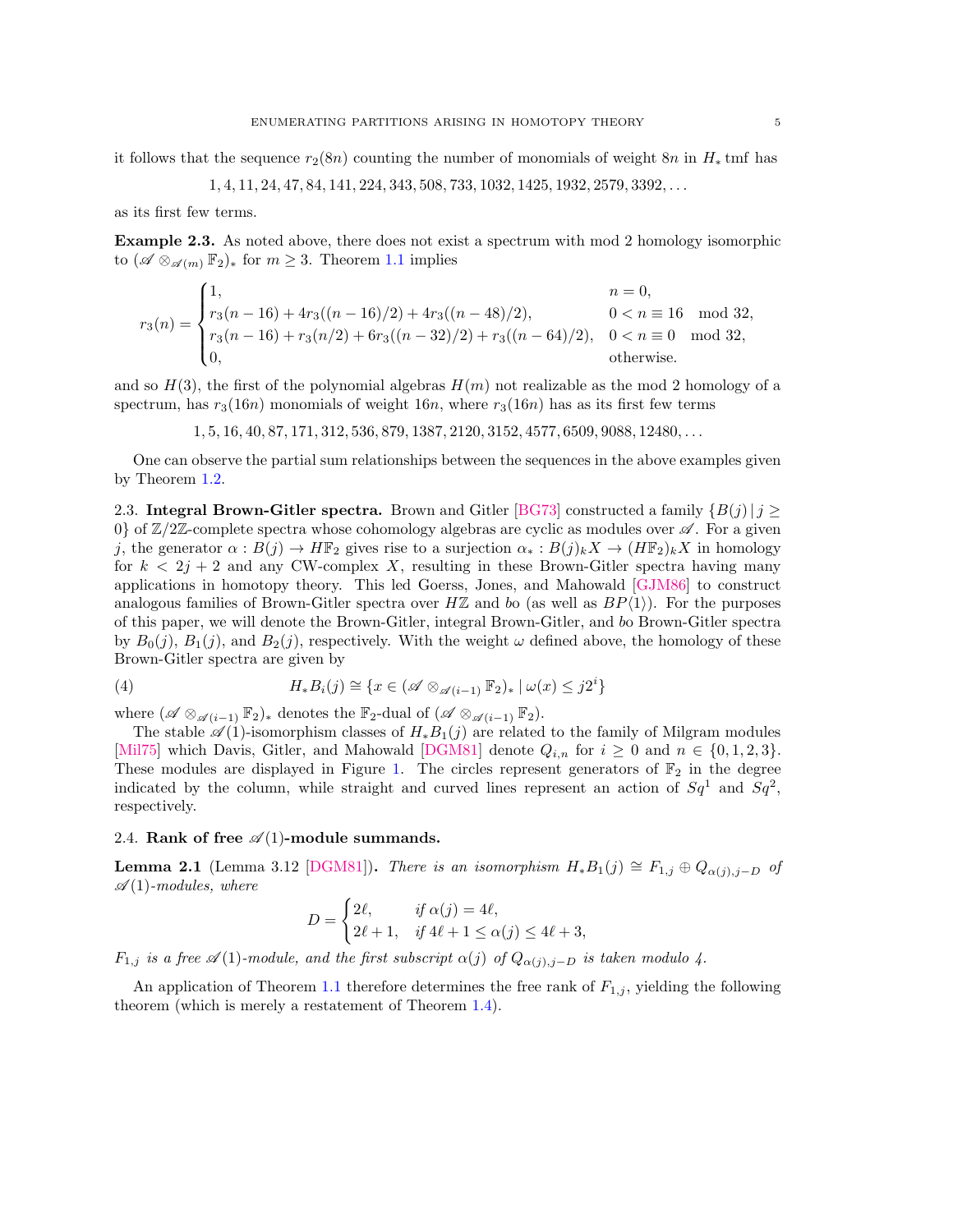

<span id="page-5-1"></span>FIGURE 1. Milgram modules  $Q_{i,n}$   $(0\leq i\leq 3)$ 

<span id="page-5-0"></span>**Theorem 2.2.** The rank of  $F_{1,j}$  as an  $\mathscr{A}(1)$ -module is  $f_{1,j} = \frac{1}{8}$  $\frac{1}{8}(r_1(4j) - b(j))$  where

(5) 
$$
b(j) = \begin{cases} 4j - 2\alpha(j) + 1, & \text{if } \alpha(j) \equiv 0, 1 \mod 4, \\ 4j - 2\alpha(j) + 5, & \text{if } \alpha(j) \equiv 2, 3 \mod 4. \end{cases}
$$

Proof. From Figure [1,](#page-5-1) we see that

$$
\dim_{\mathbb{F}_2}(Q_{i,n}) = 4n + \begin{cases} 1, & i = 0, \\ 3 & i = 1, 3, \\ 5, & i = 2. \end{cases}
$$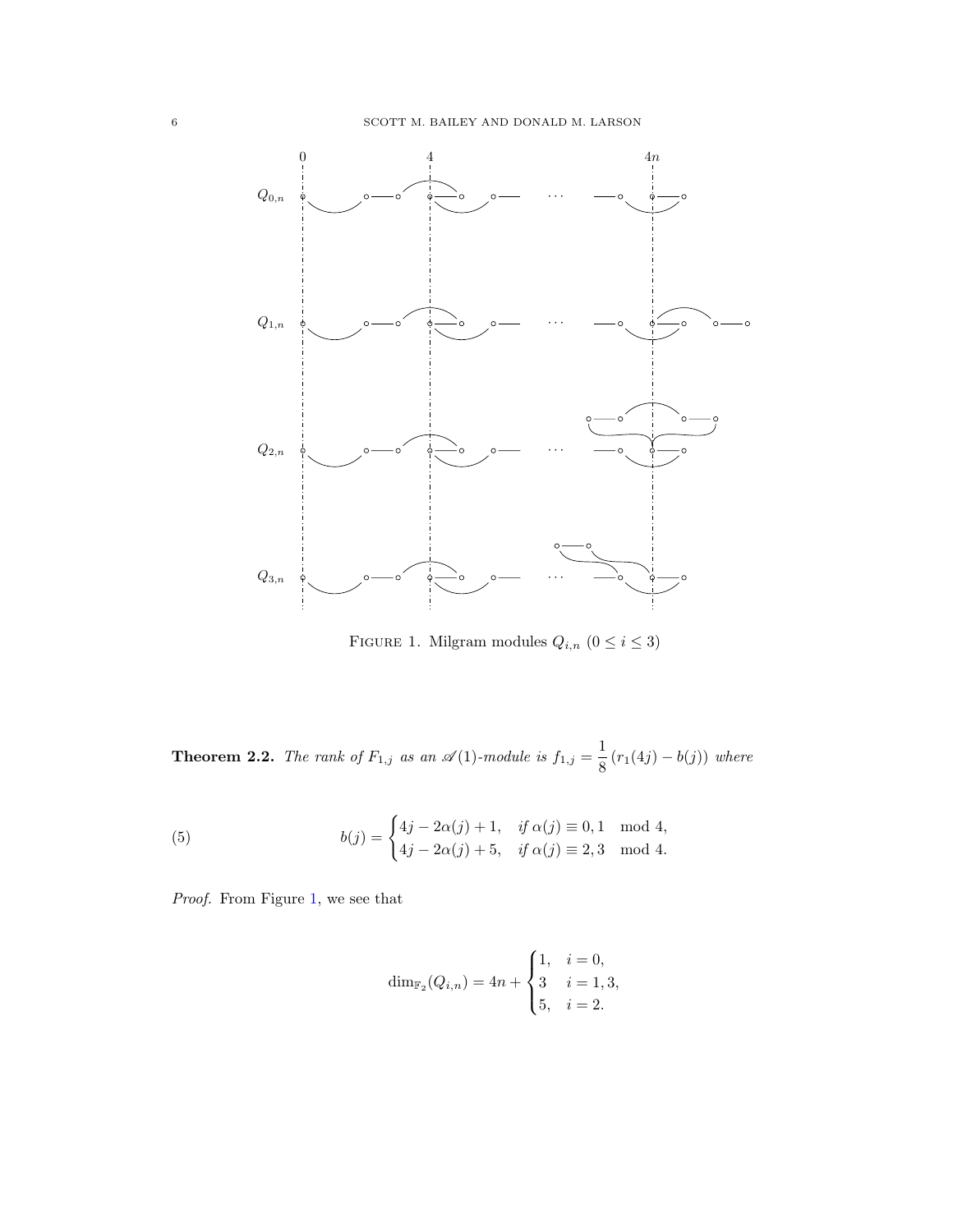Lemma [2.1](#page-4-0) therefore yields

$$
\dim_{\mathbb{F}_2}(Q_{\alpha(j),j-D}) = 4j - 4 \begin{cases} 2\lfloor \alpha(j)/4 \rfloor, & \alpha(j) \equiv 0 \mod 4 \\ 2\lfloor \alpha(j)/4 \rfloor + 1, & \alpha(j) \not\equiv 0 \mod 4 \end{cases} + \begin{cases} 1, & \alpha(j) \equiv 0 \mod 4 \\ 3, & \alpha(j) \equiv 1, 3 \mod 4 \\ 5, & \alpha(j) \equiv 2 \mod 4 \end{cases}
$$

$$
= 4j + \begin{cases} -2\alpha(j) + 1, & \alpha(j) \equiv 0 \mod 4 \\ -2(\alpha(j) - 1) - 1, & \alpha(j) \equiv 1 \mod 4 \\ -2(\alpha(j) - 2) + 1, & \alpha(j) \equiv 2 \mod 4 \\ -2(\alpha(j) - 3) - 1, & \alpha(j) \equiv 3 \mod 4. \end{cases}
$$

Note that Theorem [1.1](#page-1-0) and [\(4\)](#page-4-1) together imply that  $r_1(4j)$  is the  $\mathbb{F}_2$ -dimension of  $H_*B_1(j)$ . By Lemma [2.1,](#page-4-0) the remaining classes generate  $F_{1,j}$ . Since  $\mathscr{A}(1)$  has 8 classes, the result follows.  $\Box$ 

**Remark 2.4.** The sequence  $\{f_{1,j}\}\$  has as its first few terms

 $0, 0, 0, 0, 1, 2, 4, 7, 11, 16, 23, 32, 43, 57, 74, 95, \ldots$ 

The reader should notice the first appearance of a free  $\mathscr{A}(1)$ -summand among the homologies of integral Brown-Gitler spectra is in  $H_*B_1(4)$ .

Consider the elements  $N_n(\ell) = \{x \in (\mathscr{A} \otimes_{\mathscr{A}(n)} \mathbb{F}_2)_* | \omega(s) = \ell\}$  of homogeneous weight  $\ell$ . For  $m \leq n$ , there is an  $\mathscr{A}(m)$ -module isomorphism

(6) 
$$
\left(\mathscr{A}\otimes_{\mathscr{A}(n)}\mathbb{F}_2\right)_* \cong \bigoplus_{j\geq 0} N_n(j2^{n+1}).
$$

This is a straightforward extension of [\[Mah81,](#page-14-1) Lemma 2.1] for  $m = n = 1$  and [\[Bai10,](#page-13-0) Proposition 2.3] for  $m = 1$  and  $n = 2$ . The *Verschiebung* is the algebra homomorphism  $V : \mathscr{A}_* \to \mathscr{A}_*$  defined on generators by

<span id="page-6-1"></span>
$$
V(\xi_i) = \begin{cases} 1, & i = 0, 1, \\ \xi_{i-1}, & i \ge 2. \end{cases}
$$

An extension of the proof of [\[Bai10,](#page-13-0) Proposition 2.3] shows that V induces an  $\mathscr{A}(m)$ -module isomorphism

$$
N_n(j2^{n+1}) \cong \Sigma^{j2^{n+1}} \{x \in (\mathscr{A} \otimes_{\mathscr{A}(n-1)} \mathbb{F}_2)_* \mid \omega(x) \leq j2^n\}.
$$

In particular  $\Sigma^{j2^{i+1}}H_*B_i(j) \cong N_i(j2^{i+1})$  and, as a result, Theorem [2.2](#page-5-0) can be used to compute the number of free copies of  $\mathscr{A}(1)$  in  $(\mathscr{A} \otimes_{\mathscr{A}(m)} \mathbb{F}_2)_*$  for all  $m \geq 1$ . An example of this is given by the following theorem of the first author for  $m = 2$ .

<span id="page-6-0"></span>**Theorem 2.3** (Theorem 4.1 [\[Bai10\]](#page-13-0)). There is an isomorphism of graded bo<sub>\*</sub>-algebras

(7) 
$$
\pi_*(b \circ \wedge \text{tmf}) \cong \frac{b \circ_{*} [\sigma, b_i, \mu_i \mid i \geq 0]}{(\mu b_i^2 - 8b_{i+1}, \mu b_i - 4\mu_i, \eta b_i)} \oplus F
$$

where  $|\sigma| = 8$ ,  $|b_i| = 2^{i+4} - 4$ ,  $|\mu_i| = 2^{i+4}$  and F is a direct sum of  $\mathbb{F}_2$  in varying dimensions.

The proof of Theorem [2.3](#page-6-0) involves a computation of the Adams  $E_2$ -term

$$
E_2^{s,t} = \text{Ext}^{s,t}_{\mathscr{A}}(H^*(bo \wedge \text{tmf}), \mathbb{F}_2) \Rightarrow \pi_{t-s}(bo \wedge \text{tmf})
$$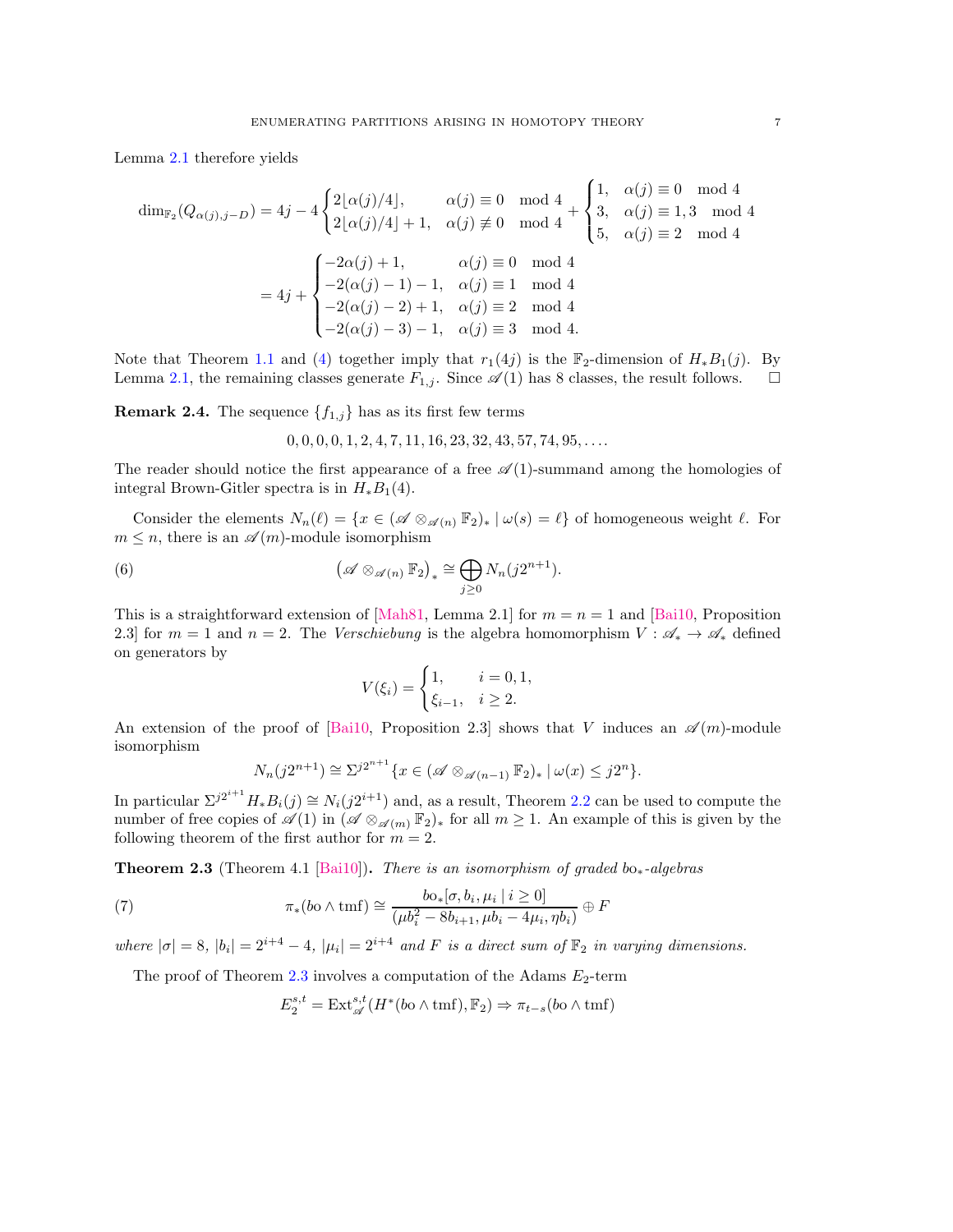which, after applying a change-of-rings theorem and dualizing, becomes  $\text{Ext}^{s,t}_{\mathscr{A}(1)}(\mathbb{F}_2, H_\ast \text{tmf})$ . By the argument immediately preceding Theorem [2.3,](#page-6-0)  $H_*$  tmf  $\cong \bigoplus_{j\geq 0} \bigoplus_{0\leq i\leq j} \sum_{i=1}^{j} H_* B_1(j)$ . In particular

$$
H_* \text{tmf} \cong \bigoplus_{j\geq 0} \bigoplus_{0\leq i\leq j} \Sigma^{4i+8j} (F_{1,j} \oplus Q_{\alpha(j),j-D})
$$
  
\n
$$
\cong \bigoplus_{j\geq 0} \bigoplus_{0\leq i\leq j} \Sigma^{4i+8j} Q_{\alpha(j),j-D} \oplus \bigoplus_{j\geq 0} \bigoplus_{0\leq i\leq j} \Sigma^{4i+8j} F_{1,j}
$$
  
\n
$$
\cong \bigoplus_{j\geq 0} \bigoplus_{0\leq i\leq j} \Sigma^{4i+8j} Q_{\alpha(j),j-D} \oplus \bigoplus_{j\geq 0} F_{2,j}
$$

where  $F_{2,j} = \bigoplus_{0 \le i \le j} \sum_{i}^{4i+8j} F_{1,j}$  can be regarded as the analog of  $F_{1,j}$  for  $H_*B_2(j)$ . With this nota-tion, the module F in Theorem [2.3](#page-6-0) is given by  $F = \text{Ext}^{s,t}_{\mathscr{A}(1)}(\bigoplus_{j\geq 0} F_{2,j}, \mathbb{F}_2) \cong \bigoplus_{j\geq 0} \mathbb{F}_2^{\dim_{\mathscr{A}(1)}(F_{2,j})}$ . If we put  $f_{2,j} = \dim_{\mathscr{A}(1)}(F_{2,j})$ , then

$$
f_{2,j} = \sum_{i=0}^{j} \dim_{\mathscr{A}(1)}(F_{1,j})
$$

so that  $f_{2,j}$  is the number of free  $\mathscr{A}(1)$  summands in  $H_*B_2(j)$  and  $\{f_{2,j}\}$  is the sequence of partial sums of  $\{f_{1,j}\}$ . This partial sum pattern can be continued inductively, even though a geometric interpretation of the relevant polynomial rings is lost for  $m \geq 3$  as we noted in Subsection [2.1.](#page-2-2)

**Remark 2.5.** As a result of [\(6\)](#page-6-1), the Verschiebung homomorphism  $V: N_n(2^{n+1}k) \to \bigoplus_{i=0}^k N_{n-1}(2^{n_i})$ is an isomorphism of  $\mathscr{A}(m)$ -modules for  $m \leq n-1$ . Since  $\dim_{\mathbb{F}_2}(N_\ell(k)) = r_\ell(k)$  for all  $k \geq 0$ , the Verschiebung gives us another way of viewing Theorem [1.2.](#page-1-3)

**Remark 2.6.** While we have provided a method for counting the rank of the free  $\mathscr{A}(1)$  summands of  $(\mathscr{A} \otimes_{\mathscr{A}(m)} \mathbb{F}_2)_*$  for  $m \geq 1$ , it would be desirable to determine the degree of the corresponding generators. This will be the subject of future work.

# 3. Preliminary results on binary partitions

<span id="page-7-0"></span>Let  $\pi = (n; \alpha_1, \alpha_2, \ldots)$  denote the binary partition  $\pi$  of n with  $\alpha_1$  the coefficient on  $2^0$ ,  $\alpha_2$  the coefficient on  $2^1$ , etc., and let  $P_m(n)$  denote the set of all binary partitions  $\pi = (n; \alpha_1, \alpha_2, \ldots)$  of n satisfying the divisibility conditions given by [\(1\)](#page-0-0), so that  $r_m(n) = |P_m(n)|$ . We begin this section by bifurcating  $P_m(n)$  according to whether or not a 1 appears as a part in a given partition. Define

$$
P_{m,1}(n) = \{\pi \in P_m(n) : \alpha_1 > 0\},\
$$
  

$$
P_{m,0}(n) = \{\pi \in P_m(n) : \alpha_1 = 0\}
$$

so that  $P_m(n) = P_{m,1}(n) \sqcup P_{m,0}(n)$ . We now divide  $P_{m,0}(n)$  into  $2^{m+1}$  disjoint collections according to whether  $\alpha_i$  is congruent to 0 or  $2^{m+2-i}$  modulo  $2^{m+3-i}$  for  $2 \le i \le m+2$ . Let  $\varepsilon_2, \ldots, \varepsilon_{m+2}$  be a finite sequence of integers taking values in {0, 1}. If we define

$$
P_{m,0}^{\varepsilon_2,\dots,\varepsilon_{m+2}}(n) = \{ \pi \in P_{m,0}(n) \, : \, \alpha_i \equiv \varepsilon_i 2^{m+2-i} \mod 2^{m+3-i}, 2 \le i \le m+2 \}
$$

then

$$
P_{m,0}(n) = \bigsqcup_{\varepsilon_i \in \{0,1\}} P_{m,0}^{\varepsilon_2, \dots, \varepsilon_{m+2}}.
$$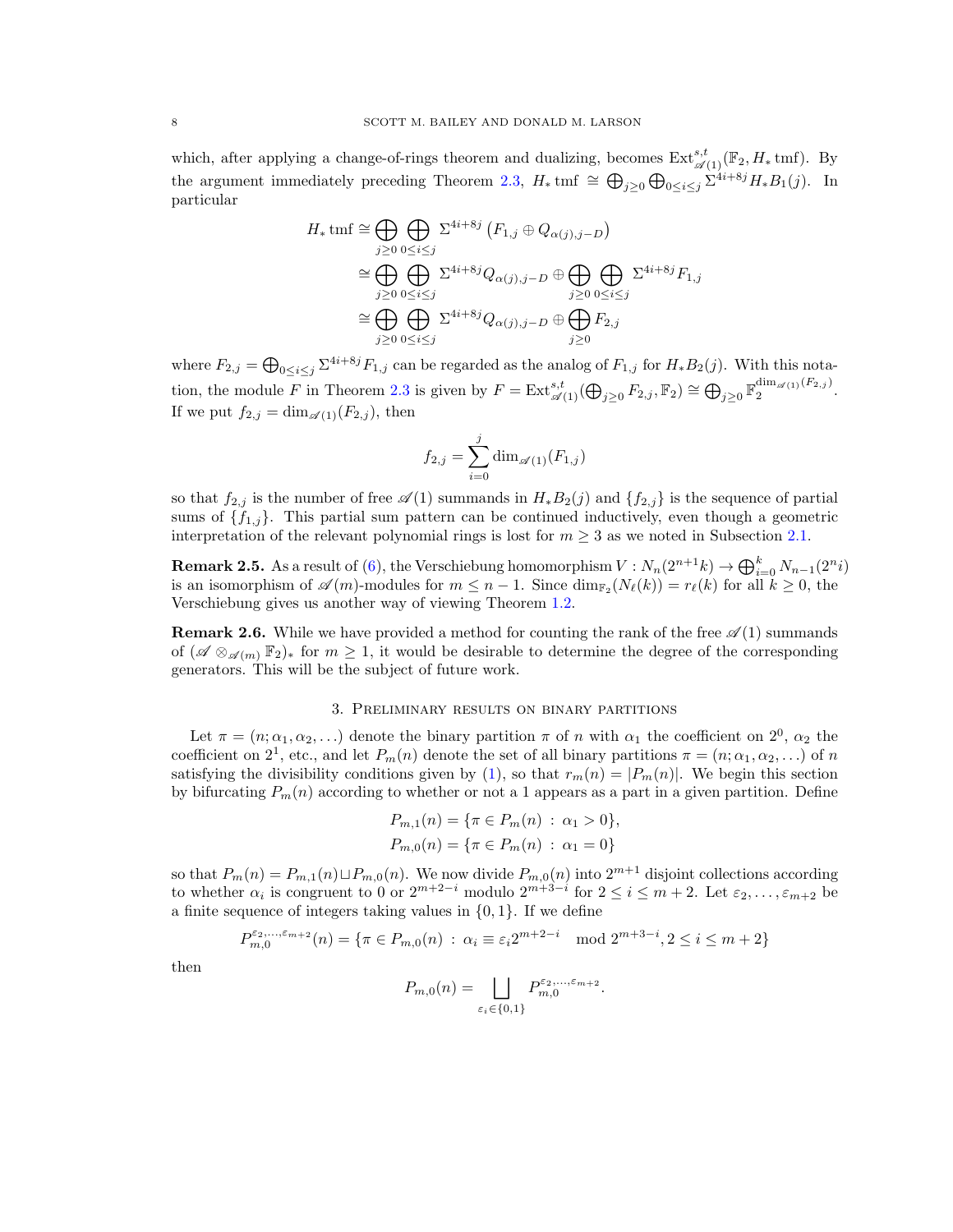<span id="page-8-1"></span>**Lemma 3.1.** The map  $\sigma: P_{m,0}^{0,0,\ldots,0}(n) \to P_m\left(\frac{n}{2}\right)$  defined by

$$
\sigma : (n; 0, \alpha_2, \alpha_3, \ldots) \mapsto \left(\frac{n}{2}; \alpha_2, \alpha_3 \ldots\right)
$$

is a bijection.

Proof. A partition  $\pi = (n, 0, \alpha_2, \alpha_3, ...) \in P_{m,0}^{0,0,\dots,0}(n)$  satisfies  $2^{m+3-i} \mid \alpha_i$  for  $2 \le i \le m+2$ . Therefore

$$
\sigma(\pi) = \left(\frac{n}{2}; \alpha_2, \alpha_3, \ldots\right) = \left(\frac{n}{2}; \beta_1, \beta_2, \ldots\right)
$$

where  $2^{m+2-i}$  |  $\alpha_{i+1} = \beta_i$  for  $1 \le i \le m+1$ , which implies  $\sigma(\pi) \in P_m\left(\frac{n}{2}\right)$ . If  $\pi' = \left(\frac{n}{2}; \alpha_1, \alpha_2, \ldots\right) \in$  $P_m\left(\frac{n}{2}\right)$  and we define  $\sigma^{-1}$  by

$$
\sigma^{-1}(\pi') = (n; 0, \alpha_1, \alpha_2, \ldots) = (n; 0, \gamma_2, \gamma_3, \ldots)
$$

we see that  $2^{m+3-i} \mid \alpha_{i-1} = \gamma_i$  for  $2 \leq i \leq m+2$ . Hence  $\sigma^{-1}(\pi') \in P_{m,0}^{0,0,\dots,0}(n)$ , and it follows from the formulas for  $\sigma$  and  $\sigma^{-1}$  that  $\sigma \circ \sigma^{-1} = 1_{P_{m,0}^{0,0,\ldots,0}(n)}$  and  $\sigma^{-1} \circ \sigma = 1_{P_m(\frac{n}{2})}$ .

<span id="page-8-0"></span>**Lemma 3.2.** If  $\varepsilon_i = 1$  for some i,  $2 \leq i \leq m+2$ , the map

$$
\tau_i: P_{m,0}^{\varepsilon_2,\dots,\varepsilon_i,\dots,\varepsilon_{m+2}}(n) \to P_{m,0}^{\varepsilon_2,\dots,0,\dots,\varepsilon_{m+2}}(n-2^{m+1})
$$

defined by

$$
\tau_i: (n; 0, \alpha_2, \alpha_3, \ldots) \mapsto (n - 2^{m+1}; 0, \alpha_2, \ldots, \alpha_i - 2^{m+2-i}, \ldots)
$$

is a bijection.

Proof. If  $\varepsilon_i = 1$  and  $\pi = (n; 0, \alpha_2, \alpha_3, \ldots) \in P_{m,0}^{\varepsilon_2, \ldots, \varepsilon_i, \ldots, \varepsilon_{m+2}}(n)$ , then  $\varepsilon_i = 2^{m+2-i} \mod 2^{m+3-i}$ , which means  $\alpha_i - 2^{m+2-i} \equiv 0 \mod 2^{m+3-i}$ . Hence  $\tau_i(\pi) \in P_{m,0}^{\varepsilon_2,...,0,...,\varepsilon_{m+2}}(n-2^{m+1})$ . If  $\pi' =$  $(n-2^{m+1}; 0, \alpha_2, \alpha_3, \ldots) \in P_{m,0}^{\varepsilon_2, \ldots, 0, \ldots, \varepsilon_{m+2}}(n-2^{m+1})$  and we define  $\tau_i^{-1}$  by

$$
\tau_i^{-1}(\pi') = (n; 0, \alpha_2, \dots, \alpha_i + 2^{m+2-i}, \dots) = (n; 0, \beta_2, \beta_3, \dots)
$$

we see that  $\beta_i = 2^{m+2-i} \mod 2^{m+3-i}$ . Hence  $\tau_i^{-1}(\pi') \in P_{m,0}^{\varepsilon_2,\ldots,\varepsilon_i,\ldots,\varepsilon_{m+2}}(n)$ . It follows that  $\tau_i \circ$  $\tau_i^{-1} = 1_{P_{m,0}^{\varepsilon_2,\dots,\varepsilon_i,\dots,\varepsilon_{m+2}}} \text{ and } \tau_i^{-1} \circ \tau_i = 1_{P_{m,0}^{\varepsilon_2,\dots,0,\dots,\varepsilon_{m+2}}}$ .

<span id="page-8-3"></span>**Lemma 3.3.** The map  $\tau_1$ :  $P_{m,1}(n) \to P_m(n-2^{m+1})$  defined by  $\tau_1$ :  $(n; \alpha_1, \alpha_2, ...) \mapsto (n-1)$  $2^{m+1}; \alpha_1-2^{m+1}, \alpha_2, \alpha_3, \ldots$  is a bijection.

*Proof.* Let  $\pi = (n; \alpha_1, \alpha_2, ...) \in P_{m,1}(n)$ . Then  $2^{m+1}\alpha_1 \geq 1$ , which implies  $\alpha_1 \geq 2^{m+1}$ . Hence  $\tau_1(\pi) \in P_m(n-2^{m+1})$ . For  $\pi' = (n-2^{m+1}, \alpha_1, \alpha_2, ...) \in P_m(n-2^{m+1})$ , we may define  $\tau_1^{-1}(\pi') =$  $(n; \alpha_1 + 2^{m+1}, \alpha_2, \alpha_3, \ldots).$ 

<span id="page-8-4"></span><span id="page-8-2"></span>**Lemma 3.4.** Suppose  $\varepsilon_i = 1$  for indices  $2 \leq i_1 < i_2 < \cdots < i_k \leq m+1$  where  $k \geq 0$ , and  $\varepsilon_i = 0$ for all other i such that  $2 \le i \le m+1$ .

(1) If either  $n \equiv 2^{m+1} \mod 2^{m+2}$  and k is even, or  $n \equiv 0 \mod 2^{m+2}$  and k is odd, then  $P_{m,0}^{\varepsilon_2,\ldots,\varepsilon_{m+2}}(n) = P_{m,0}^{\varepsilon_2,\ldots,\varepsilon_{m+1},1}(n)$ , and the map

$$
\sigma \circ \tau_{i_1} \circ \tau_{i_2} \circ \cdots \circ \tau_{i_k} \circ \tau_{m+2} : P_{m,0}^{\varepsilon_2,\ldots,\varepsilon_{m+2}} \to P_m\left(\frac{n-(k+1)2^{m+1}}{2}\right)
$$

is a bijection.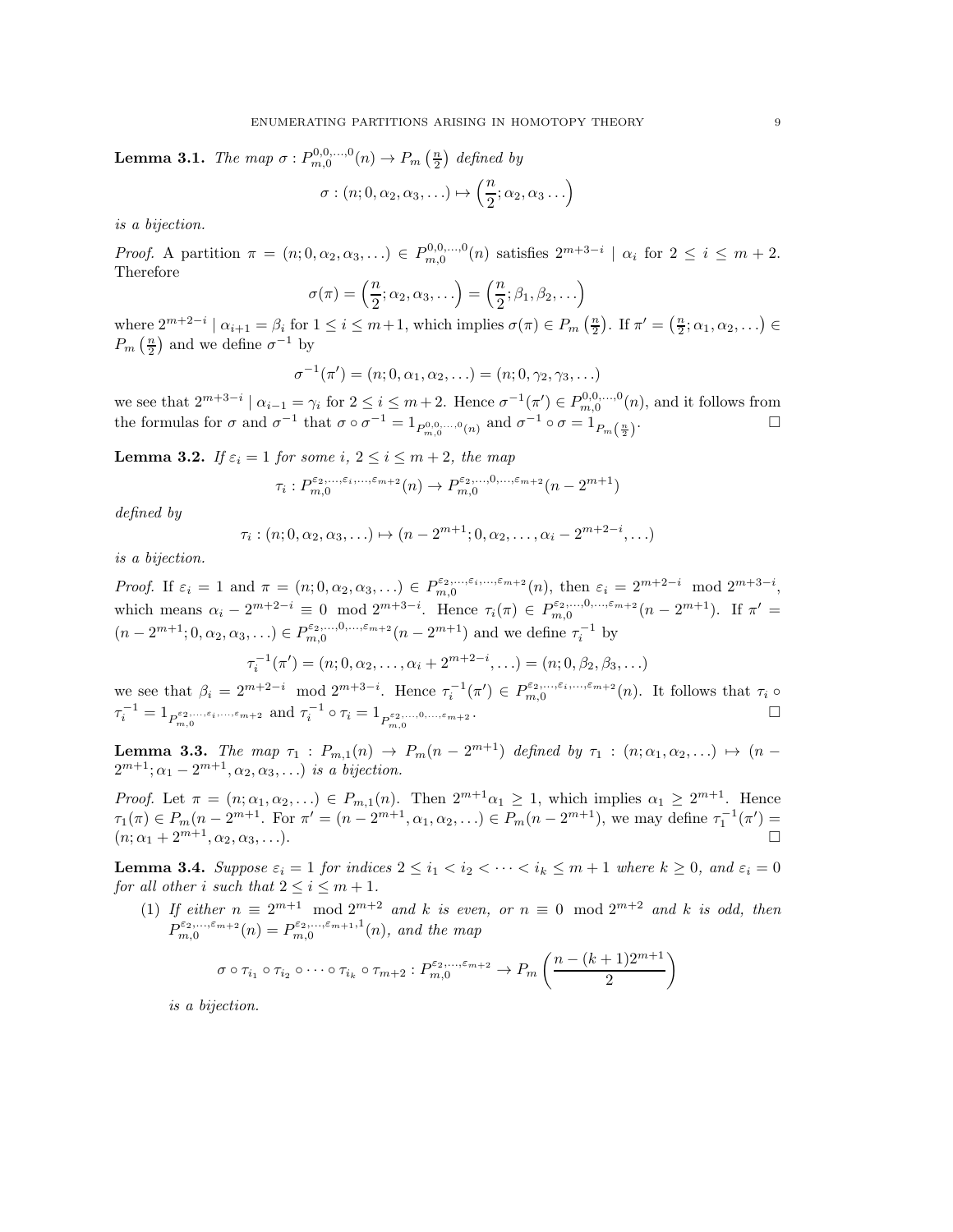(2) If either  $n \equiv 2^{m+1} \mod 2^{m+2}$  and k is odd, or  $n \equiv 0 \mod 2^{m+2}$  and k is even, then  $P_{m,0}^{\varepsilon_2,\ldots,\varepsilon_{m+2}}(n) = P_{m,0}^{\varepsilon_2,\ldots,\varepsilon_{m+1},0}(n)$ , and the map

$$
\sigma \circ \tau_{i_1} \circ \tau_{i_2} \circ \cdots \circ \tau_{i_k} : P_{m,0}^{\varepsilon_2,\ldots,\varepsilon_{m+2}} \to P_m\left(\frac{n-k \cdot 2^{m+1}}{2}\right)
$$

is a bijection.

Proof. Let  $\pi = (n; 0, \alpha_2, \alpha_3, ...) \in P_{m,0}^{\varepsilon_2, ..., \varepsilon_{m+2}}(n)$ . Since  $n = \sum$ i≥1  $\alpha_i \cdot 2^{i-1}$ , we have

$$
n \equiv \sum_{i=1}^{m+2} \alpha_i \cdot 2^{i-1} \mod 2^{m+2}.
$$

If  $i \notin \{i_1, \ldots, i_k\}$ , then  $\alpha_i \cdot 2^{i-1} \equiv 0 \mod 2^{m+2}$ , whereas if  $i \in \{i_1, \ldots, i_k\}$ , then  $\alpha_i \cdot 2^{i-1} \equiv 2^{m+1}$ mod  $2^{m+2}$ . This implies  $2^{m+1} \equiv n \equiv \alpha_{i_1} \cdot 2^{i_1-1} + \cdots + \alpha_{i_k} \cdot 2^{i_k-1} + \alpha_{m+2} \cdot 2^{m+1} \equiv k \cdot 2^{m+1} + \alpha_{m+2} \cdot 2^{m+1}$ mod  $2^{m+2}$ . Thus, whether we assume that  $n \equiv 2^{m+1} \mod 2^{m+2}$  and k is even, or that  $n \equiv 0$ mod  $2^{m+2}$  and k is odd, it follows that  $\alpha_{m+2}$  must be odd, i.e.,  $\varepsilon_{m+2}$  must equal 1. An argument similar to the proof of Lemma [3.2](#page-8-0) shows that the map  $\tau_{m+2}: P_{m,0}^{\varepsilon_2,\dots,\varepsilon_{m+1},1}(n) \to P_{m,0}^{\varepsilon_2,\dots,\varepsilon_{m+1},0}(n-1)$  $2^{m+1}$ ) defined by  $\tau_{m+2} : \pi \mapsto (n-2^{m+1}; 0, \alpha_2, \ldots, \alpha_{m+2}-1, \ldots)$  is a bijection. Therefore, by Lemmas [3.1](#page-8-1) and [3.2,](#page-8-0) the map  $\sigma \circ \tau_{i_1} \circ \tau_{i_2} \circ \cdots \circ \tau_{i_k} \circ \tau_{m+2}$  is a bijection between the indicated source and target. This proves [\(1\)](#page-8-2).

Note similarly that either pair of hypotheses in [\(2\)](#page-9-1) forces  $P_{m,0}^{\varepsilon_2,\dots,\varepsilon_{m+2}}(n) = P_{m,0}^{\varepsilon_1,\dots,\varepsilon_{m+1},0}(n)$ . Therefore, by Lemmas [3.1](#page-8-1) and [3.2,](#page-8-0) the map  $\sigma \circ \tau_{i_1} \circ \tau_{i_2} \circ \cdots \circ \tau_{i_k}$  is a bijection between the indicated source and target.  $\Box$ 

# 4. Proof of Theorem [1.1](#page-1-0)

<span id="page-9-0"></span>In this section we will prove Theorem [1.1.](#page-1-0) It is evident that  $r_m(n) = 0$  if  $2^{m+1} \nmid n$ . Assume  $2^{m+1}$  | *n*. We established in Section [3](#page-7-0) that

$$
P_m(n) = P_{m,1}(n) \sqcup \bigsqcup_{i \in \{0,1\}} P_{m,0}^{\varepsilon_2, \dots, \varepsilon_{m+2}}.
$$

Lemma [3.3](#page-8-3) implies  $P_{m,1}(n)$  and  $P_m(n-2^{m+1})$  are in bijective correspondence. This contributes  $r_m(n-2^{m+1})$  to the total size of  $P_m(n)$ .

It remains to obtain similar correspondences for the  $2^{m+1}$  disjoint sets  $P_{m,0}^{\varepsilon_2,\dots,\varepsilon_{m+2}}(n)$  that comprise  $P_{m,0}(n)$ . To do this, we divide into the two cases corresponding to the formulas given in Theorem [1.1:](#page-1-0)  $n \equiv 2^{m+1} \mod 2^{m+2}$  and  $n \equiv 0 \mod 2^{m+2}$ .

Suppose first that  $n \equiv 2^{m+1} \mod 2^{m+2}$ . If exactly 2j of the  $m-1$  superscripts  $\varepsilon_2, \ldots, \varepsilon_{m+1}$  are equal to 1, where  $0 \le j \le \lfloor m/2 \rfloor$ , Lemma [3.4\(](#page-8-4)[1\)](#page-8-2) implies  $P_{m,0}^{\varepsilon_2,...,\varepsilon_{m+2}}(n)$  and  $P_m((n-(2j+1)2^{m+1})/2)$ are in bijective correspondence. Therefore, each such  $j$  contributes

$$
\binom{m}{2j}r_m\left(\frac{n-(2j+1)2^{m+1}}{2}\right)
$$

to the total size of  $P_m(n)$ . If exactly  $2j + 1$  of the superscripts  $\varepsilon_2, \ldots, \varepsilon_{m+1}$  are equal to 1, where  $0 \leq j \leq \lfloor (m-1)/2 \rfloor$ , Lemma [3.4](#page-8-4)[\(2\)](#page-9-1) implies  $P_{m,0}^{\varepsilon_2,...,\varepsilon_{m+2}}(n)$  and  $P_m((n-(2j+1)2^{m+1})/2)$  are in bijective correspondence. Therefore, each such  $j$  contributes

$$
\binom{m}{2j+1}r_m\left(\frac{n-(2j+1)2^{m+1}}{2}\right)
$$

<span id="page-9-1"></span>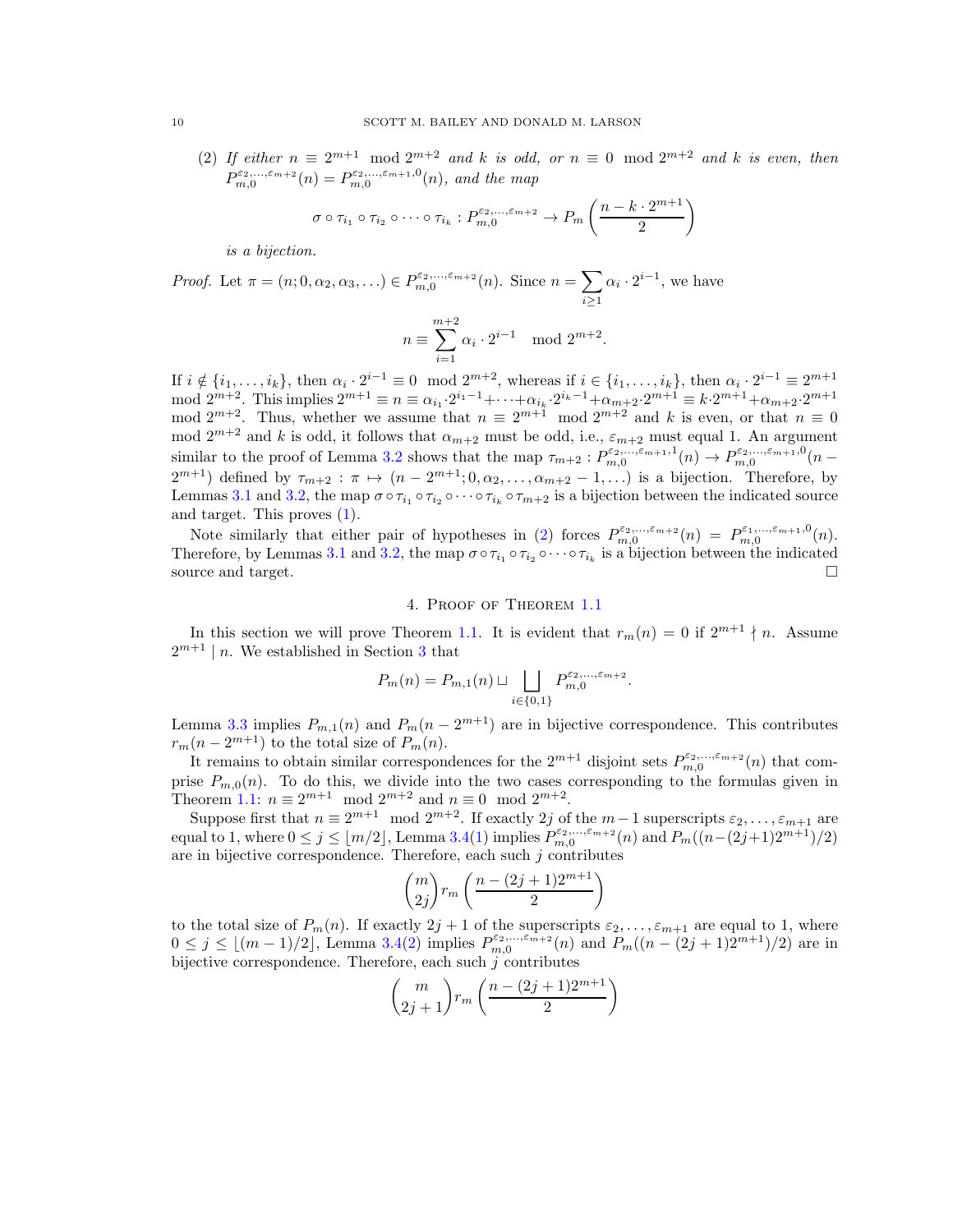to the total size of  $P_m(n)$ . Thus

$$
r_m(n) = r_m(n - 2^{m+1}) + \sum_{j=0}^{\lfloor m/2 \rfloor} \binom{m}{2j} r_m \left( \frac{n - (2j+1)2^{m+1}}{2} \right)
$$
  
+ 
$$
\sum_{j=0}^{\lfloor (m-1)/2 \rfloor} \binom{m}{2j+1} r_m \left( \frac{n - (2j+1)2^{m+1}}{2} \right)
$$
  
= 
$$
r_m(n - 2^{m+1}) + \sum_{j=0}^{\lfloor m/2 \rfloor} \binom{m+1}{2j+1} r_m \left( \frac{n - (2j+1)2^{m+1}}{2} \right)
$$

by Pascal's rule.

Next, suppose  $n \equiv 0 \mod 2^{m+2}$ . If exactly 2j of the superscripts  $\varepsilon_2, \ldots, \varepsilon_{m+1}$  are equal to 1, where  $0 \le j \le \lfloor m/2 \rfloor$ , Lemma [3.4](#page-8-4)[\(2\)](#page-9-1) implies  $P_{0,m}^{\varepsilon_2,...,\varepsilon_{m+2}}(n)$  and  $P_m((n-2j \cdot 2^{m+1})/2)$  are in bijective correspondence. Therefore, each such  $j$  contributes

$$
\binom{m}{2j}r_m\left(\frac{n-2j\cdot 2^{m+1}}{2}\right)
$$

to the total size of  $P_m(n)$ . If exactly  $2j-1$  of the superscripts  $\varepsilon_2, \ldots, \varepsilon_{m+1}$  are equal to 1, where  $0 < j \leq \lfloor (m+1)/2 \rfloor$  $0 < j \leq \lfloor (m+1)/2 \rfloor$  $0 < j \leq \lfloor (m+1)/2 \rfloor$ , Lemma [3.4\(](#page-8-4)1) implies  $P_{0,m}^{\varepsilon_2,...,\varepsilon_{m+2}}(n)$  and  $P_m((n-2j \cdot 2^{m+1})/2)$  are in bijective correspondence. Therefore, each such  $j$  contributes

$$
\binom{m}{2j-1}r_m\left(\frac{n-2j\cdot 2^{m+1}}{2}\right)
$$

to the total size of  $P_m(n)$ . Thus

$$
r_m(n) = r_m(n - 2^{m+1}) + \sum_{j=0}^{\lfloor m/2 \rfloor} \binom{m}{2j} r_m \left( \frac{n - 2j \cdot 2^{m+1}}{2} \right) + \sum_{j=1}^{\lfloor (m+1)/2 \rfloor} \binom{m}{2j-1} r_m \left( \frac{n - 2j \cdot 2^{m+1}}{2} \right)
$$
  
= 
$$
r_m(n - 2^{m+1}) + \sum_{j=0}^{\lfloor (m+1)/2 \rfloor} \binom{m+1}{2j} r_m \left( \frac{n - 2j \cdot 2^{m+1}}{2} \right)
$$

<span id="page-10-0"></span>by Pascal's rule.

# 5. Proof of Theorem [1.2](#page-1-3)

In this section, we show that  $r_m(n)$  is a sequence of partial sums of  $r_{m-1}(n)$  for  $m \geq 0$ . It will be convenient to have the following lemma, which identifies two special cases of Theorem [1.1.](#page-1-0)

<span id="page-10-1"></span>Lemma 5.1. For  $m \ge 0$ ,  $r_{m-1}(2^m) = m + 1$  and  $r_{m-1}(2^{m+1}) = 2m + 2 + {m \choose 2}$ .

Let 
$$
S_m(n) = \sum_{k=0}^{n/2^{m+1}} r_{m-1}(2^m k)
$$
. Then  $S_m(0) = r_m(0) = 1$ . It therefore suffices to show that

 $S_m(n)$  obeys the recursive formula for  $r_m(n)$  given in Theorem [1.1.](#page-1-0)

Suppose  $n \equiv 2^{m+1} \mod 2^{m+2}$ . Let  $n = 2^{m+2}n' + 2^{m+1}$ . We shall use induction on n'. The base case  $n' = 0$  holds since, by Lemma [5.1,](#page-10-1)

$$
S_m(2^{m+1}) = \sum_{k=0}^{n} r_{m-1}(2^m k) = r_{m-1}(0) + r_{m-1}(2^m) = 1 + m + 1 = m + 2
$$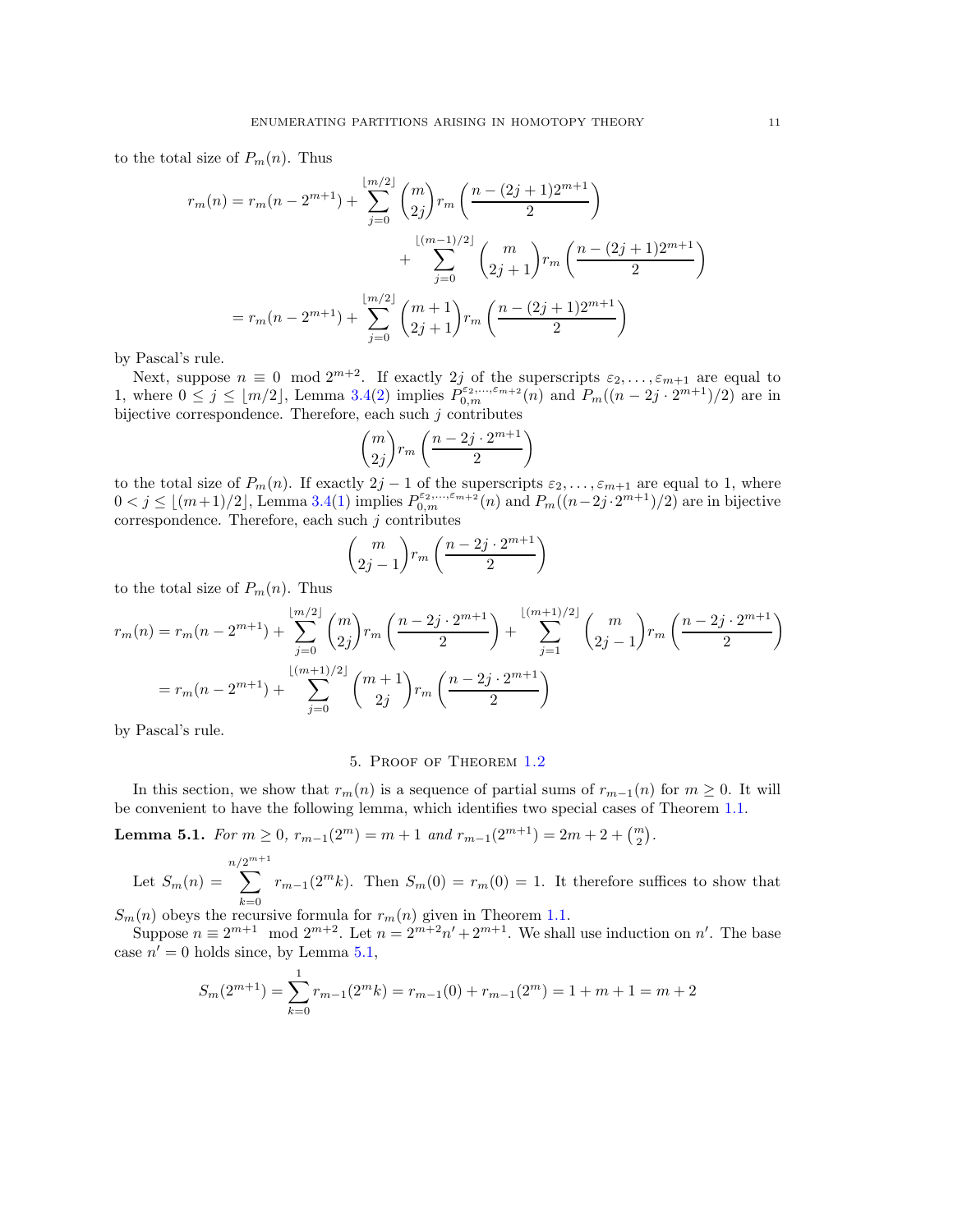while

$$
S_m(2^{m+1} - 2^{m+1}) + \sum_{j=0}^{\lfloor m/2 \rfloor} \binom{m+1}{2j+1} S_m\left(\frac{2^{m+1} - (2j+1)2^{m+1}}{2}\right) = (m+2)S_m(0) = m+2.
$$

Assume that, for a fixed  $n' \geq 0$ ,

$$
S_m(2^{m+2}n'+2^{m+1})=S_m(2^{m+2}n')+\sum_{j=0}^{\lfloor m/2 \rfloor} \binom{m+1}{2j+1}S_m\left(\frac{2^{m+2}n'+2^{m+1}-(2j+1)2^{m+1}}{2}\right).
$$

Then

$$
S_m(2^{m+2}(n'+1)+2^{m+1}) = \sum_{k=0}^{2n'+3} r_{m-1}(2^m k)
$$
  
= 
$$
\underbrace{S_m(2^{m+2}n'+2^{m+1})}_{A} + \underbrace{r_{m-1}(2^m(2n'+2))}_{B} + \underbrace{r_{m-1}(2^m(2n'+3))}_{C}.
$$

We know an expression for A by hypothesis. By Theorem [1.1,](#page-1-0)

$$
B = r_{m-1}(2^m(2n'+2) - 2^m) + \sum_{j=0}^{\lfloor m/2 \rfloor} {m \choose 2j} r_{m-1} \left( \frac{2^m(2n'+2) - 2j \cdot 2^m}{2} \right)
$$
  
= 
$$
r_{m-1}(2^m(2n'+1)) + \sum_{j=0}^{\lfloor m/2 \rfloor} {m \choose 2j} r_{m-1}(2^m(n'-j+1))
$$

and

$$
C = r_{m-1}(2^{m}(2n'+3) - 2^{m}) + \sum_{j=0}^{\lfloor (m-1)/2 \rfloor} {m \choose 2j+1} r_{m-1} \left( \frac{2^{m}(2n'+3) - (2j+1)2^{m}}{2} \right)
$$
  
= 
$$
r_{m-1}(2^{m}(2n'+2)) + \sum_{j=0}^{\lfloor (m-1)/2 \rfloor} {m \choose 2j+1} r_{m-1}(2^{m}(n'-j+1)),
$$

which implies

$$
B + C = \sum_{k=2n'+1}^{2n'+2} r_{m-1}(2^m k) + \sum_{j=0}^{\lfloor m/2 \rfloor} \left( \binom{m}{2j} + \binom{m}{2j+1} \right) r_m(2^m (n'-j+1))
$$
  
= 
$$
\sum_{k=2n'+1}^{2n'+2} r_{m-1}(2^m k) + \sum_{j=0}^{\lfloor m/2 \rfloor} \binom{m+1}{2j+1} r_m(2^m (n'-j+1)).
$$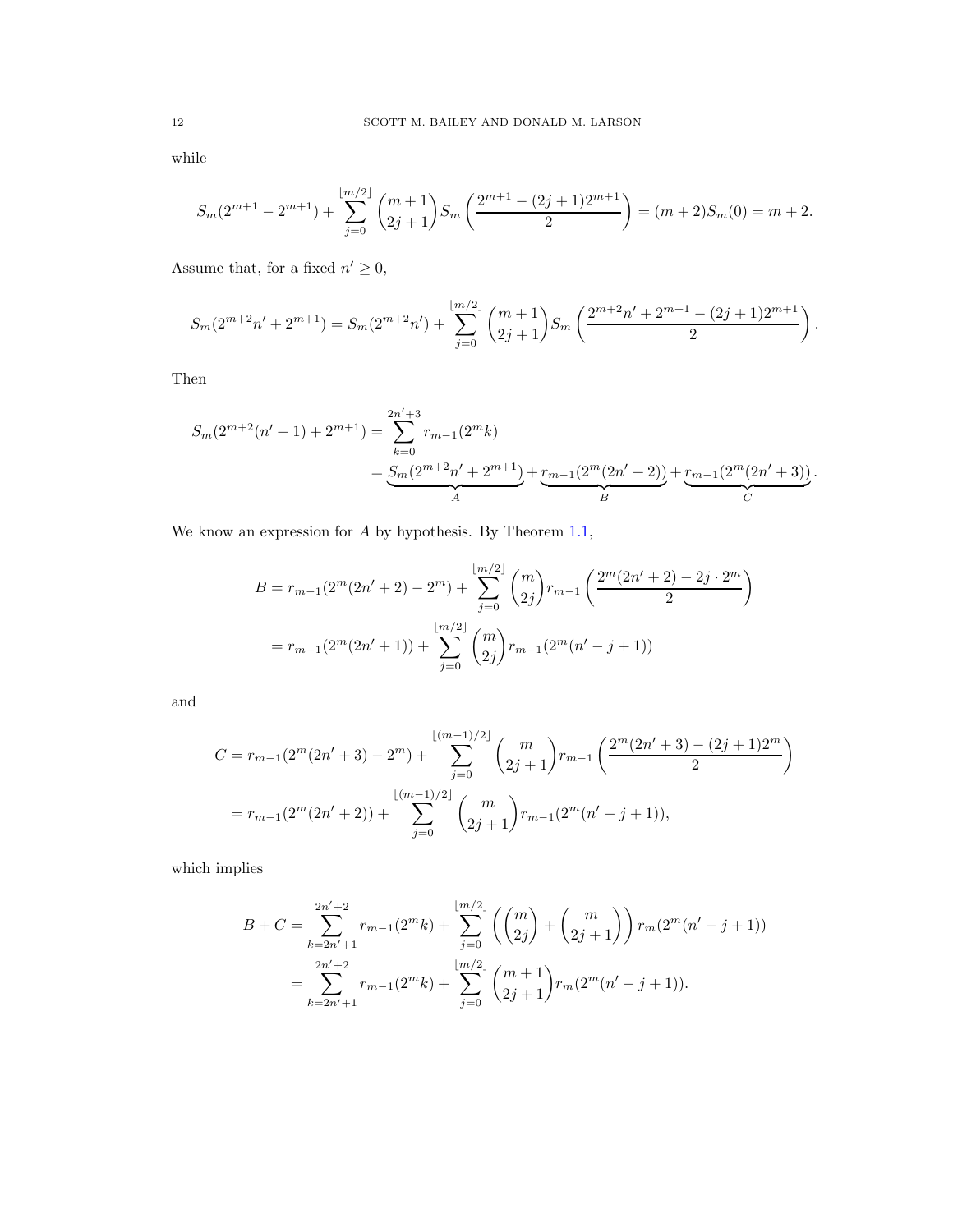It follows from the induction hypothesis that

$$
S_m(2^{m+2}(n'+1)+2^{m+1}) = A + B + C
$$
  
=  $S_m(2^{m+2}n'+2^{m+2}) + \sum_{j=0}^{\lfloor m/2 \rfloor} {m+1 \choose 2j+1} S_m(2^{m+1}(n'-j+1))$   
=  $S_m(2^{m+2}(n'+1)) + \sum_{j=0}^{\lfloor m/2 \rfloor} {m+1 \choose 2j+1} S_m\left(\frac{2^{m+2}(n'+1)+2^{m+1}-(2j+1)2^{m+1}}{2}\right).$ 

Next, suppose  $n \equiv 0 \mod 2^{m+2}$ . Let  $n = 2^{m+2}n'$ . We shall use induction on n'. The base case  $n' = 1$  holds since, by Lemma [5.1,](#page-10-1)

$$
S_m(2^{m+2}) = \sum_{k=0}^{2} r_{m-1}(2^m k) = r_{m-1}(0) + r_{m-1}(2^m) + r_{m-1}(2^{m+1}) = 3m + 4 + \binom{m}{2}
$$

while

$$
S_m(2^{m+2} - 2^{m+1}) + \sum_{j=0}^{\lfloor (m+1)/2 \rfloor} {m+1 \choose 2j} S_m\left(\frac{2^{m+2} - 2j \cdot 2^{m+1}}{2}\right)
$$
  
=  $S_m(2^{m+1}) + \sum_{j=0}^{\lfloor (m+1)/2 \rfloor} {m+1 \choose 2j} S_m(2^{m+1}(1-j))$   
=  $2S_m(2^{m+1}) + {m+1 \choose 2} S_m(0)$   
=  $2(r_{m-1}(0) + r_{m-1}(2^m)) + {m+1 \choose 2}$   
=  $2m + 4 + {m+1 \choose 2} = 3m + 4 + {m \choose 2}.$ 

Assume that, for a fixed  $n' \geq 1$ ,

$$
S_m(2^{m+2}n') = S_m(2^{m+2}n' - 2^{m+1}) + \sum_{j=0}^{\lfloor (m+1)/2 \rfloor} {m+1 \choose 2j} S_m\left(\frac{2^{m+2}n' - 2j \cdot 2^{m+1}}{2}\right).
$$

Then

$$
S_m(2^{m+2}(n'+1)) = \sum_{k=0}^{2n'+2} r_{m-1}(2^m k)
$$
  
= 
$$
\underbrace{S_m(2^{m+2}n')}_{A} + \underbrace{r_{m-1}(2^m(2n'+1))}_{B} + \underbrace{r_{m-1}(2^m(2n'+2))}_{C}.
$$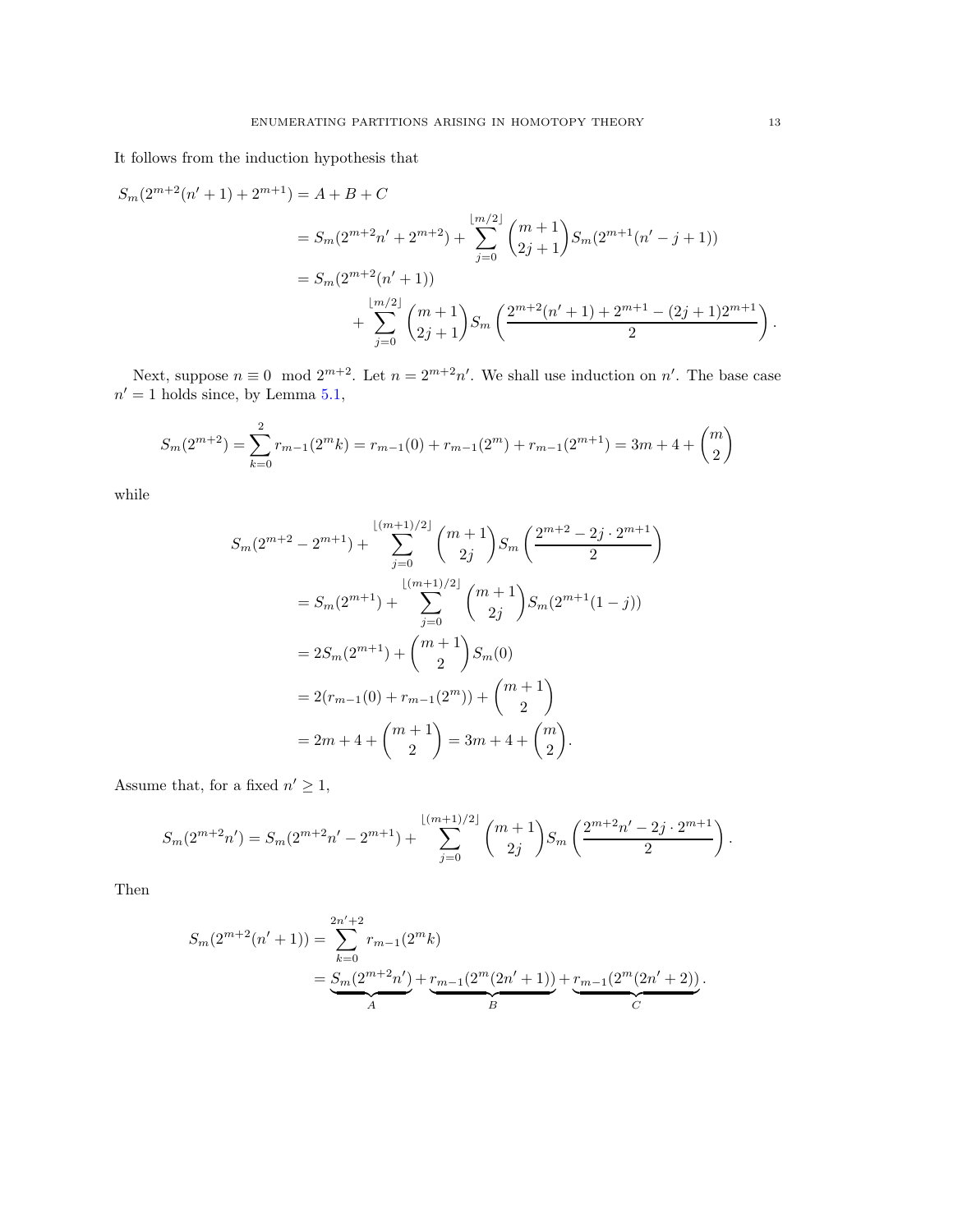We know an expression for A by hypothesis. By Theorem [1.1,](#page-1-0)

$$
B = r_{m-1}(2^{m}(2n'+1) - 2^{m}) + \sum_{j=0}^{\lfloor (m-1)/2 \rfloor} {m \choose 2j+1} r_{m-1} \left( \frac{2^{m}(2n'+1) - (2j+1)2^{m}}{2} \right)
$$
  
= 
$$
r_{m-1}(2^{m}(2n')) + \sum_{j=0}^{\lfloor (m-1)/2 \rfloor} {m \choose 2j+1} r_{m-1}(2^{m}(n'-j))
$$

and

$$
C = r_{m-1}(2^{m}(2n'+2) - 2^{m}) + \sum_{j=0}^{\lfloor m/2 \rfloor} {m \choose 2j} r_{m-1} \left( \frac{2^{m}(2n'+2) - 2j \cdot 2^{m}}{2} \right)
$$
  
= 
$$
r_{m-1}(2^{m}(2n'+1)) + \sum_{j=0}^{\lfloor m/2 \rfloor} {m \choose 2j} r_{m-1}(2^{m}(n'-j+1)).
$$

After a change of indexing variable in the sum appearing in  $B$ , we obtain

$$
B + C = \sum_{k=2n'}^{2n'+1} r_{m-1}(2^m k) + \sum_{j=0}^{\lfloor (m+1)/2 \rfloor} \left( {m \choose 2j-1} + {m \choose 2j} \right) r_{m-1}(2^m (n'-j+1))
$$
  
= 
$$
\sum_{k=2n'}^{2n'+1} r_{m-1}(2^m k) + \sum_{j=0}^{\lfloor (m+1)/2 \rfloor} {m+1 \choose 2j} r_{m-1}(2^m (n'-j+1)).
$$

It follows from the induction hypothesis that

$$
S_m(2^{m+2}(n'+1)) = A + B + C
$$
  
=  $S_m(2^{m+2}n' + 2^{m+1}) + \sum_{j=0}^{\lfloor (m+1)/2 \rfloor} \binom{m+1}{2j} S_m(2^{m+1}(n-j+1))$   
=  $S_m(2^{m+2}(n'+1) - 2^{m+1}) + \sum_{j=0}^{\lfloor (m+1)/2 \rfloor} \binom{m+1}{2j} S_m\left(\frac{2^{m+2}(n'+1) - 2j \cdot 2^{m+1}}{2}\right)$ 

.

This concludes the proof of Theorem [1.2.](#page-1-3)

## **REFERENCES**

- <span id="page-13-1"></span>[Ada74] J. F. Adams. Stable homotopy and generalised homology. Chicago Lectures in Mathematics. University of Chicago Press, Chicago, Ill.-London, 1974.
- <span id="page-13-4"></span>[AP76] J. F. Adams and S. B. Priddy. Uniqueness of BSO. Math. Proc. Cambridge Philos. Soc., 80(3):475–509, 1976.
- <span id="page-13-0"></span>[Bai10] Scott M. Bailey. On the spectrum bo ∧ tmf. J. Pure Appl. Algebra, 214(4):392–401, 2010.
- <span id="page-13-5"></span>[BBB+20] A. Beaudry, M. Behrens, P. Bhattacharya, D. Culver, and Z. Xu. On the  $E_2$ -term of the bo-Adams spectral sequence. J. Topol., 13(1):356–415, 2020.
- <span id="page-13-2"></span>[BC18] Agnès Beaudry and Jonathan A. Campbell. A guide for computing stable homotopy groups. In Topology and quantum theory in interaction, volume 718 of Contemp. Math., pages 89–136. Amer. Math. Soc., [Providence], RI, [2018] ©2018.
- <span id="page-13-6"></span>[BG73] Edgar H. Brown, Jr. and Samuel Gitler. A spectrum whose cohomology is a certain cyclic module over the Steenrod algebra. Topology, 12:283–295, 1973.
- <span id="page-13-3"></span>[BG10] Robert R. Bruner and J. P. C. Greenlees. Connective real K-theory of finite groups, volume 169 of Mathematical Surveys and Monographs. American Mathematical Society, Providence, RI, 2010.